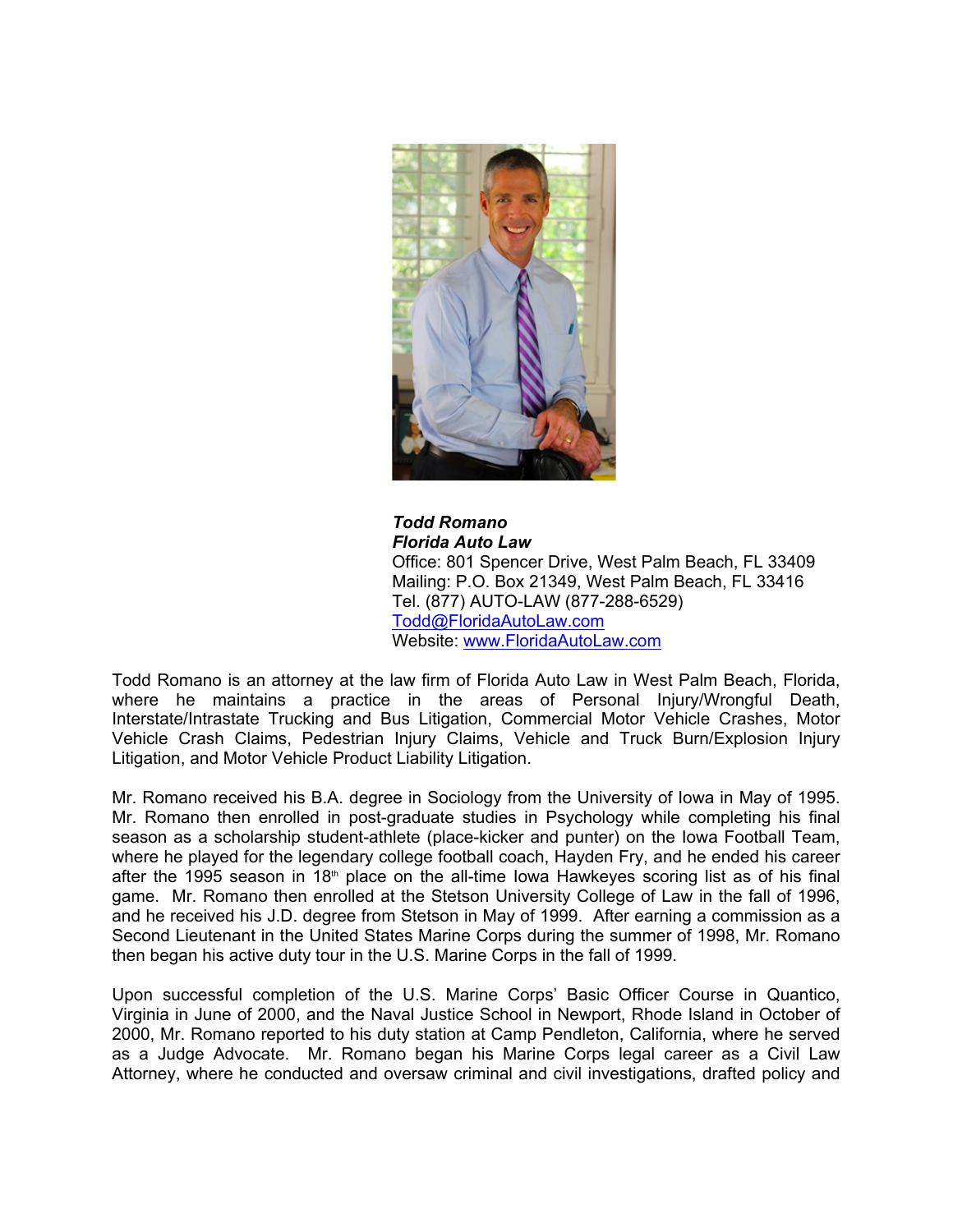opinion letters on government ethics and standards of conduct, and conducted legal review of requests for information under the Privacy Act and the Freedom of Information Act.

Mr. Romano was then appointed as the Head of the Claims and Investigations Section of the Civil Law Office, where he conducted, reviewed and oversaw various criminal and civil investigations, as well as claims brought by and against the United States and the U.S. Marine Corps under various Federal Claims Acts, including the Federal Tort Claims Act. Mr. Romano was then designated to serve as a Trial Counsel (prosecutor) where he prosecuted a wide variety of over 120 criminal cases under the Uniform Code of Military Justice. Upon receiving an honorable discharge from the U.S. Marine Corps on July 1, 2003, Mr. Romano returned to Florida and joined Romano, Eriksen & Cronin, which became Romano Law Group in May of 2007.

Mr. Romano is a member of the American Association for Justice (formerly ATLA), and he is an *EAGLE* member of The Florida Justice Association (formerly The Academy of Florida Trial Lawyers). Mr. Romano is also a member of the Southern Trial Lawyers Association, the Association of Plaintiff Interstate Trucking Lawyers of America (former President), The National Trial Lawyers where he served as the president of the organization's Top 40 Under 40 and is honored as one of the organization's Top 10 Trucking Attorneys, and the Palm Beach County Justice Association. He is admitted to the Florida Bar, the U.S. District Courts for the Middle District and the Southern District of Florida, and to the Supreme Court of the United States.

Mr. Romano lives in Royal Palm Beach with his wife, Sarah, their daughters, Ava and Mae and their son, Will.

## **Education, Training and Experience**

- University of Iowa, B.A. degree in sociology, May 1995
- Stetson University College of Law, J.D. degree, May 1999
- Naval Justice School, October 2000
- United States Marine Corps, Active Duty, 1999 2003

#### **Bar Admissions**

- Florida Bar, 1999
- Navy/Marine Corps Court of Criminal Appeals, 2000 2007
- Supreme Court of the United States of America, June 2005
- U.S. District Court for the Middle District of Florida, May 2006
- U.S. District Court for the Southern District of Florida, October 2007

#### **Professional Memberships**

- American Association of Justice
- Florida Justice Association, EAGLE member
- Southern Trial Lawyers Association
- Association of Plaintiff Interstate Trucking Lawyers of America (President, 2012)
- Palm Beach County Justice Association
- The National Trial Lawyers (former president Top 40 Under 40; Listed as a Top 10 Trucking Attorney)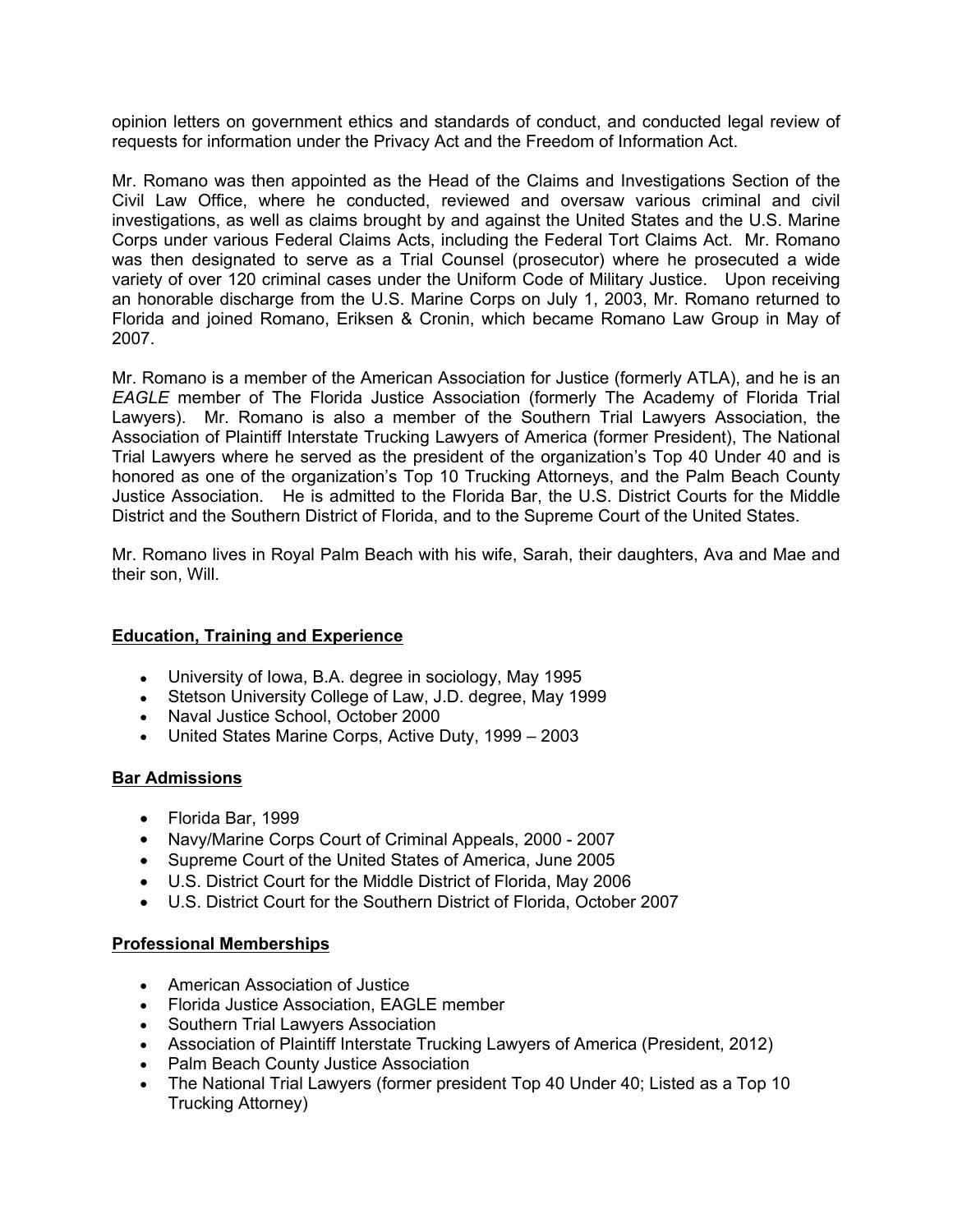### **Lectures/Presentations**

- *"City Traffic Control Device Engineers and Technicians Working With Them During the Investigation Phase of the Case; Listing Them as an 'Expert' or a 'Fact' Witness and Why; Direct and Cross-Examination in Depositions and at Trial; Effective Use of Demonstrative Aids With City Traffic Engineers and Much More"* – Professional Education Systems Institute (PESI) Absolute Litigators Conference XII; Las Vegas, Nevada, March 26, 2007.
- *"Litigating 'Non-Compete Agreement' Cases"* Professional Education Systems Institute (PESI) Absolute Business Tort Litigators Conference I; Las Vegas, Nevada, March 28, 2007.
- *"How to Make Every Deposition a Winner" (Joint presentation with John F. Romano)*  Iowa Trial Lawyers Association 2007 Annual Convention; Des Moines, Iowa, November 8, 2007.

*"Winning Creative Pretrial Motions - How They Work and Why They Work" –* 360 Advocacy Institute's "Personal Injury Litigators Summit 2008;" Las Vegas, Nevada, May 8, 2008.

*"Innocent Intent" or "No Good Deed Goes Unpunished" – How Six Trial Lawyers Were Disbarred or Suspended While Doing What Each Thought Was Ethical at the Time" –*  360 Advocacy Institute's "Personal Injury Litigators Summit 2008;" Las Vegas, Nevada, May 10, 2008.

*"Strategies & Techniques in Conducting Direct Examination of Surviving Family Members"-* 

- Torts Made Perfect & 360 Advocacy Institute's "Keeping Ahead of the Paradigm Shift;" Las Vegas, Nevada, October 15-16, 2009
- *"Debunking the Trucking Companies' "Wear the White Hat" Defenses & Positions" (copresented with Eric Romano)-* Association of Plaintiff Interstate Trucking Lawyers
- of America (APITLA) "Trucking Tuesdays" Webcast, April 20, 2010
- *"The Seven Deadly Sins of Presenting Life-Care Plans" Southern Trial Lawyers Annual Convention*; New Orleans, Louisiana, March 3-4, 2011
- *"Putting Your Best Foot Forward: The Persuasive Opening Statement in 18-Wheeler "Big-Rig" Trucking Cases" –* Torts Made Perfect/Mass Torts Made Perfect; Las Vegas, Nevada, April 14-15, 2011
- *"Debunking the "White Hat" Defenses & Positions of the Trucking Company" (co-presented with Eric Romano)-* Association of Plaintiff Interstate Trucking Lawyers of America (APITLA) – National Interstate Trucking Super Summit, September 15-17, 2011
- *"Pain Scales Pain Medication Charts Admissible Pain Data and Studies"* Torts Made Perfect/Mass Torts Made Perfect; Las Vegas, Nevada, October 13-14, 2011
- *"Case Selection: The Foundation of a Successful Practice"* Florida Justice Association Webinar, February 10, 2012
- "*Mediating Product Liability Cases*" (panelist) Perrin Conferences "The Product Liability Conference" – Miami, FL, February 27, 2015
- "Debunking the Trucking Company's "White Hat" Image and Defenses" Association of Plaintiff Interstate Trucking Lawyers of America (APITLA) – National Interstate Trucking Super Summit, St. Augustine, FL, May 15 – 17, 2016
- "*Opening and Closing: Helping the Jury Identify with the Survivor and Family*" AAJ's The Traumatic Brain Injury Crisis: Prosecuting Brain Injuries in the Age of TBI Recognition, Charleston, South Carolina, May 5-6, 2016

"A Place-Kicker's Perspective on Opening Statements in a Trucking Case" - Association of **Plaintiff** 

Interstate Trucking Lawyers of America (APITLA) – National Interstate Trucking Super Summit, Tampa, FL, May 19, 2017

*"The Nuts and Bolts of the Commercial Motor Vehicle Crash Case in Florida"* – Florida Justice